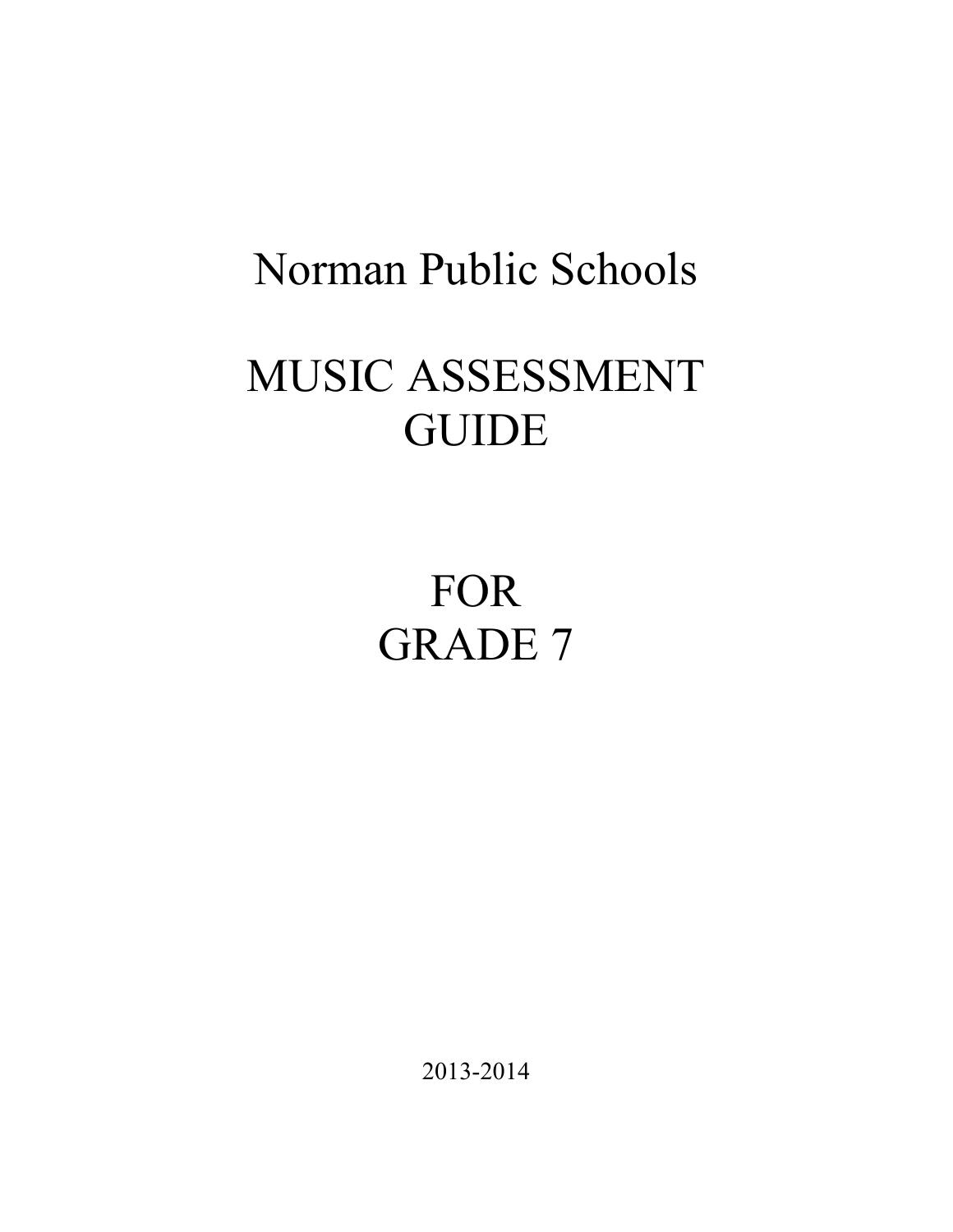### **NPS ARTS ASSESSMENT GUIDE Grade 7 MUSIC**

This guide is to help teachers incorporate the Arts into their core curriculum. Students in grades 3-8 will take the NPS Arts Assessment test during the spring semester of the 2013-2014 school year. In order to give students the necessary skills to succeed, we have prepared a study guide for teachers. This should give teachers the necessary knowledge of the arts to pass on to their students.

The areas for testing in the 2013-2014 school year will come only from **Standard I** of the **P**riority **A**cademic **S**tudent **S**kills for **Music.**

## **Standard I: 7<sup>th</sup> Grade Language of Music-The student will read, notate, and interpret music.**

The areas covered on the seventh grade test include:

- 1) Elements of Music
- 2) Pitch Terms
- 3) Dynamics Terms
- 4) Notational Terms and Symbols
- 5) Instrument Families
- 6) Vocal Classifications
- **1) Elements of Music**-These are the basic building blocks of music. They are listed below with definitions and simple illustrations.

**\*Pitch-**the highness or lowness of a sound. A very small instrument like a flute will play generally high pitches. A large instrument such as a tuba will play very low pitches.

**\*Melody-**a succession or pattern of musical pitches. Arranging these pitches creates a specific tonal and rhythmic succession of sounds that makes each piece recognizable and expresses a musical idea or tune. Basically, arranging pitches in certain rhythms gives you a melody. If you ask a student to whistle "Boomer Sooner," the tune they whistle is a **melody.**

**\*Rhythm-**the term that denotes the organization of sound in time or the proportion or duration of notes. If you listen to a piece of music and clap every time a note starts, the pattern of your clapping is the **rhythm** of the piece. It is important to notice the difference between rhythm and tempo. Rhythm is the pattern of individual notes, while tempo is the speed of the music. To determine rhythm, you clap every time a note starts. To find the tempo, you find a constant beat, like clapping along at a rock concert.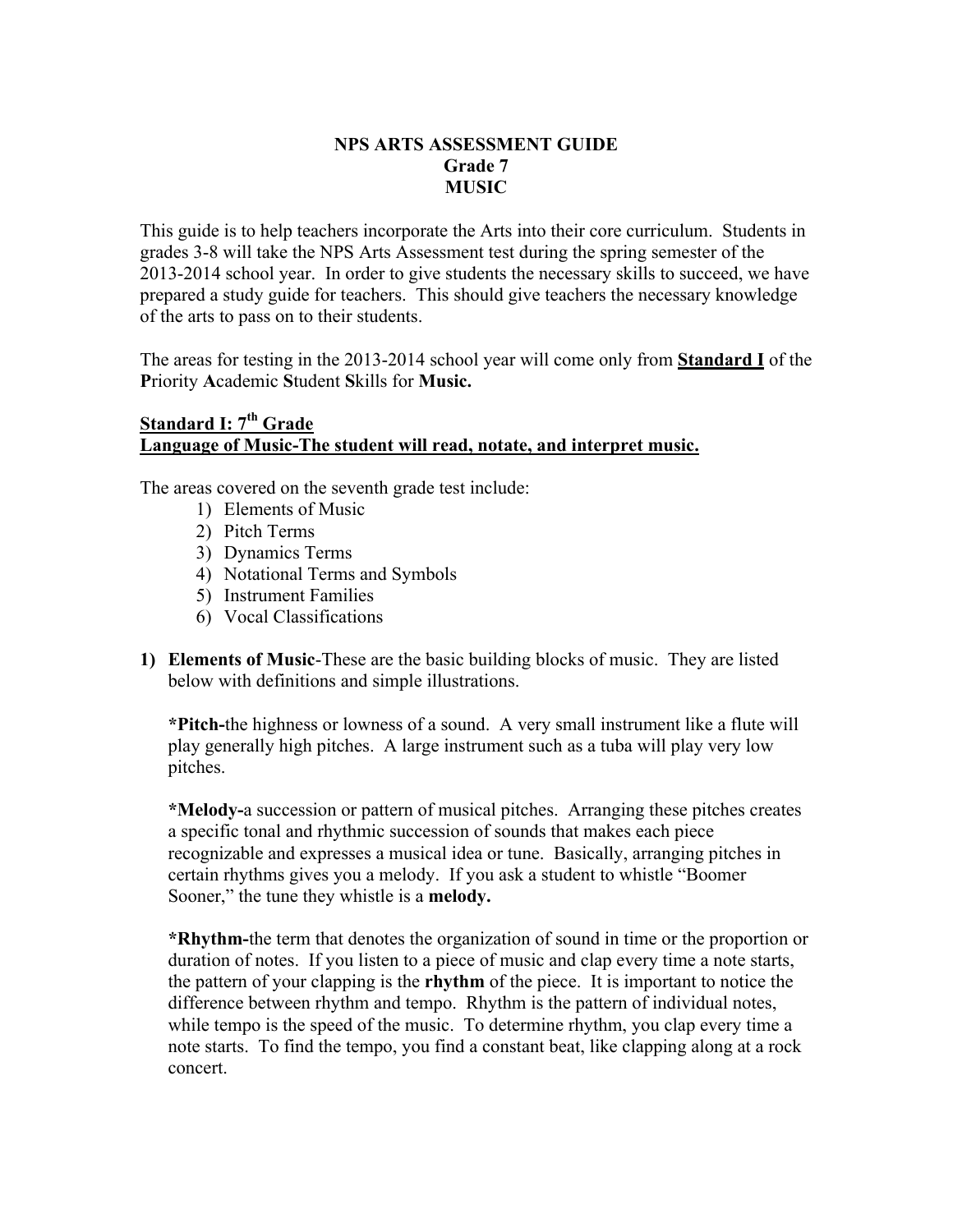**\*Tempo-**Is the speed or pace of the music. If you clap along to a band at a rock concert, the steady, constant beat you clap is the **tempo.** This is different from rhythm, which is the pattern of individual notes.

**\*Form-**the organization of its sections of repetition, contrast, variation or development. Form in music is like form in poetry. If you have a poem with two similar lines and then one very different line, you could call its form AAB. The same is true of music. Form organizes the piece into large sections according to similarity and difference.

**\*Tone Color-**is also referred to as timbre. This is the quality of sound of an instrument or voice. If James Brown and Josh Groban record the same song, they will sound very different. Part of this is because Groban has a very clear tone color, while Brown's is much raspier.

**\*Dynamics-**varying degrees of loud and soft. Basically, dynamics in music deal with volume and changes in volume. (There is more on this in the dynamics section-Section 3).

**\*Harmony-**refers to music where two or more tones sound together. Just as "living in harmony" involves multiple people co-existing, musical harmony deals with multiple pitches and the way they work together.

#### 2) **Pitch Terms**

**\*High and Low Pitch-**Students need to understand the terms high and low. This seems like a self-explanatory concept, but some actually need some concrete examples. I would suggest having the band or orchestra director at your school have a couple of their students demonstrate high and low pitches.

**\*In Tune-**when pitches are accurately produced in performance. The sound is neither sharp (too high) nor flat (too low), it **exactly** matches the intended pitch.

**\*Out of Tune-**when pitches are slightly inaccurate in performance. Generally speaking, this occurs when musicians are a little sharp (higher) or flat (lower) than the exact pitch. This causes undue tension between the notes. Again, I would suggest your school's band or orchestra director have some of their students demonstrate in tune and out of tune sound.

#### **3) Dynamics Terms**

**\*Dynamics-**varying degrees of loud and soft. Basically, dynamics in music deal with volume and changes in volume.

**\*Piano-**Italian for "soft."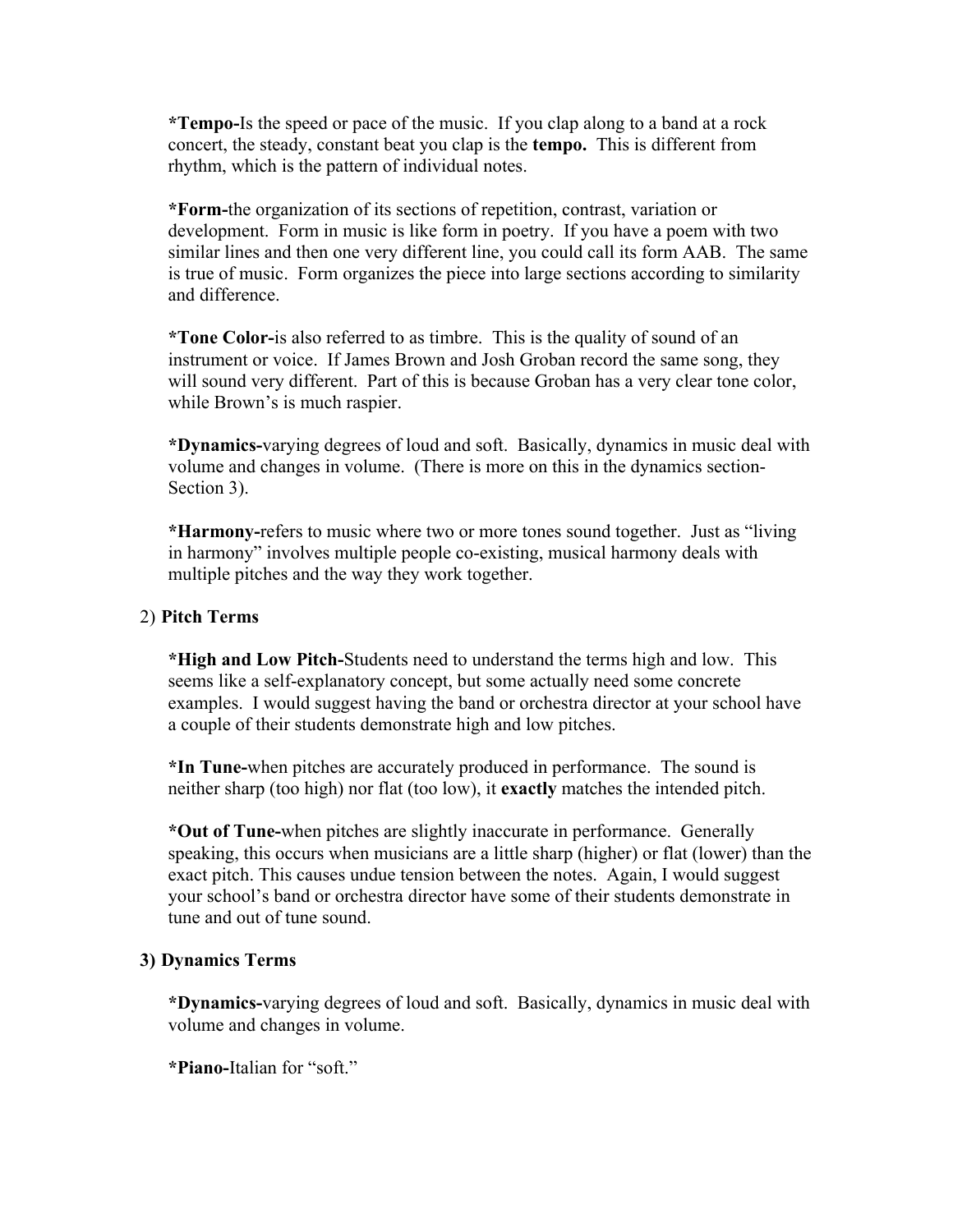**\*Mezzo Piano-**Italian for "medium soft."

**\*Mezzo Forte-**medium loud.

**\*Forte-**loud.

**\*Students also need to be able to put the four dynamic levels above in order from softest to loudest or loudest to softest. (See note below)**

*Note: These are not difficult to remember or put in order from softest to loudest provided students learn three translations. Piano = soft, Forte = loud, Mezzo = medium*

\*Crescendo < -gradually getting louder. Students actually enjoy practicing this. Have them make some simple sound, such as clapping or snapping, and practice gradual getting louder. Then connect that activity to the term.

\*Decrescendo  $\geq$  -gradually getting softer. Again, you can use the reverse of the activity above. Make sure they start loudly so that they can hear the sound get softer.

*Note: When teaching the symbols, it is helpful to point out that the smaller end of the symbol is the smaller sound and the bigger end is the bigger sound. This is much like teaching "greater than" and "less than" symbols.*

### **4) Notational Terms and Symbols**

**\*Note**-a symbol that notates a pitch and duration

**\*Rest-**a symbol used to represent silence in music.

\***Treble Clef**  $\overline{\text{Q}}$  -symbol placed on the staff to locate notes; used for voices and instruments mostly sounding above middle C.

\***Bass Clef**  $\overrightarrow{2}$  -symbol placed on the staff to locate notes; used for voices and instruments mostly sounding below middle C.

\***Eighth Note**  $\overrightarrow{P}$  -symbol for a note lasting one-half of a quarter beat.

\***Eighth Rest**  $\frac{24}{\sqrt{24}}$ -symbol for a silence lasting one-half of a quarter beat

\***Quarter Note**  $\frac{1}{\sqrt{2}}$ -symbol for a note lasting one quarter beat

\***Quarter Rest**  $\equiv \equiv$ -symbol for a silence lasting one quarter beat

\***Half Note**  $\overrightarrow{ }$  = -symbol for a note lasting two quarter beats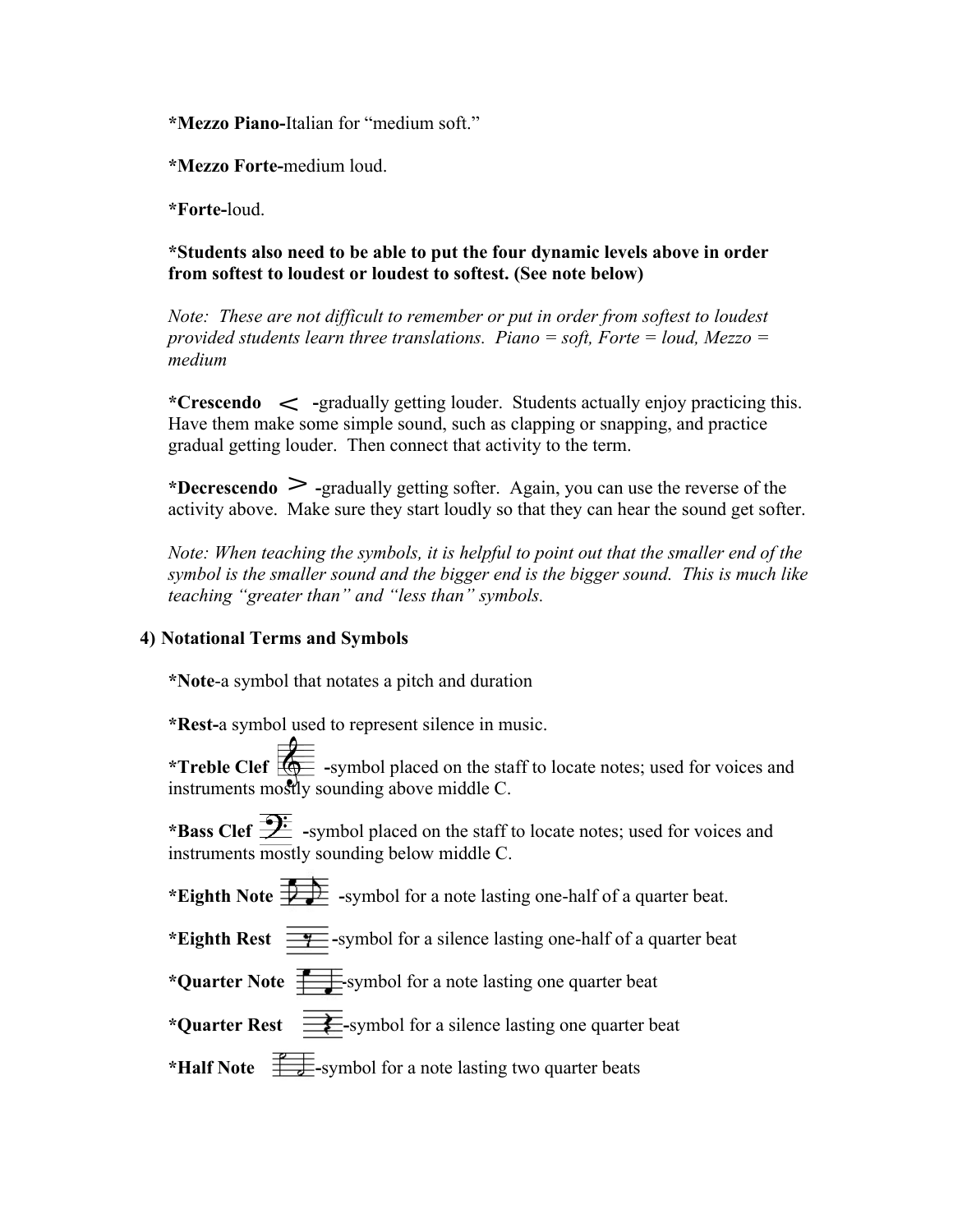\***Half Rest**  $\equiv$  -symbol for a silence lasting two quarter beats

\*Whole Note  $\frac{1}{\sqrt{2}}$  symbol for a note lasting four quarter beats

\*Whole Rest  $\frac{\overline{}}{\sqrt{}}$ symbol for a silence lasting four quarter beats

For note and rest values, it is helpful to understand the relationship between values. We are using the quarter beat as a reference here, but here is another way of looking at this: two eighth = one quarter; two quarter = one half; two half = one whole

**\*Function of a dot-**When a dot is added to a note or rest value, it adds half the value of the note or rest (makes it  $1\frac{1}{2}$  times as long as it would be without the dot.) For example, let's look at a dotted half note. A half note is two quarter beats. The dot adds  $\frac{1}{2}$  of that (one quarter beat). Therefore, a dotted half note is (two quarter beats + one quarter beat  $=$  three quarter beats.)

\***Dotted Quarter Note**  $\frac{1}{\sqrt{2}}$  -symbol for a note lasting 1 <sup>1</sup>/<sub>2</sub> quarter beats. \***Dotted Half Note**  $\frac{24}{\sqrt{12}}$  -symbol for a note lasting three quarter beats.

**\*Bar Lines-**are shown below. These separate measures (groups or beats.) A measure is signified by the distance between two bar lines.

The vertical lines here are bar lines



## **5) Instrument Families**

All orchestral instruments can be placed into one of the following instrument families: strings, woodwinds, brass, and percussion.

**Strings-**are instruments with strings that produce sound when they are plucked, bowed, or struck. They include **violin, viola, cello, and bass.**

**Woodwinds-**are instruments that were originally made of wood (although not necessarily now), in which sound is produced by the vibration of air. Instruments that have reeds are in this family. Woodwinds include **flute, clarinet, oboe, bassoon, and saxophone.** Yes, even though it looks like a brass, the saxophone (a reed instrument) is a woodwind!

**Brass**-are wind instruments made out of metal with a cup or funnel-shaped mouthpiece. Sound is produced when a "buzzing" of the lips is made. Brass instruments include **trumpet, horn, trombone and tuba.**

**Percussion-**are instruments which produce sound when shaken or struck. (As long as it is not striking strings. Striking strings constitutes a string instrument, not a percussion.) Some percussion instruments are: **any kind of drum, timpani (also known as "kettle drums"), drum set, xylophone and vibraphone (mallet instruments), cymbals, and tambourine.** Basically, if you don't blow into it, and it has no strings, it is percussion.

**6) Visual Recognition of Instruments**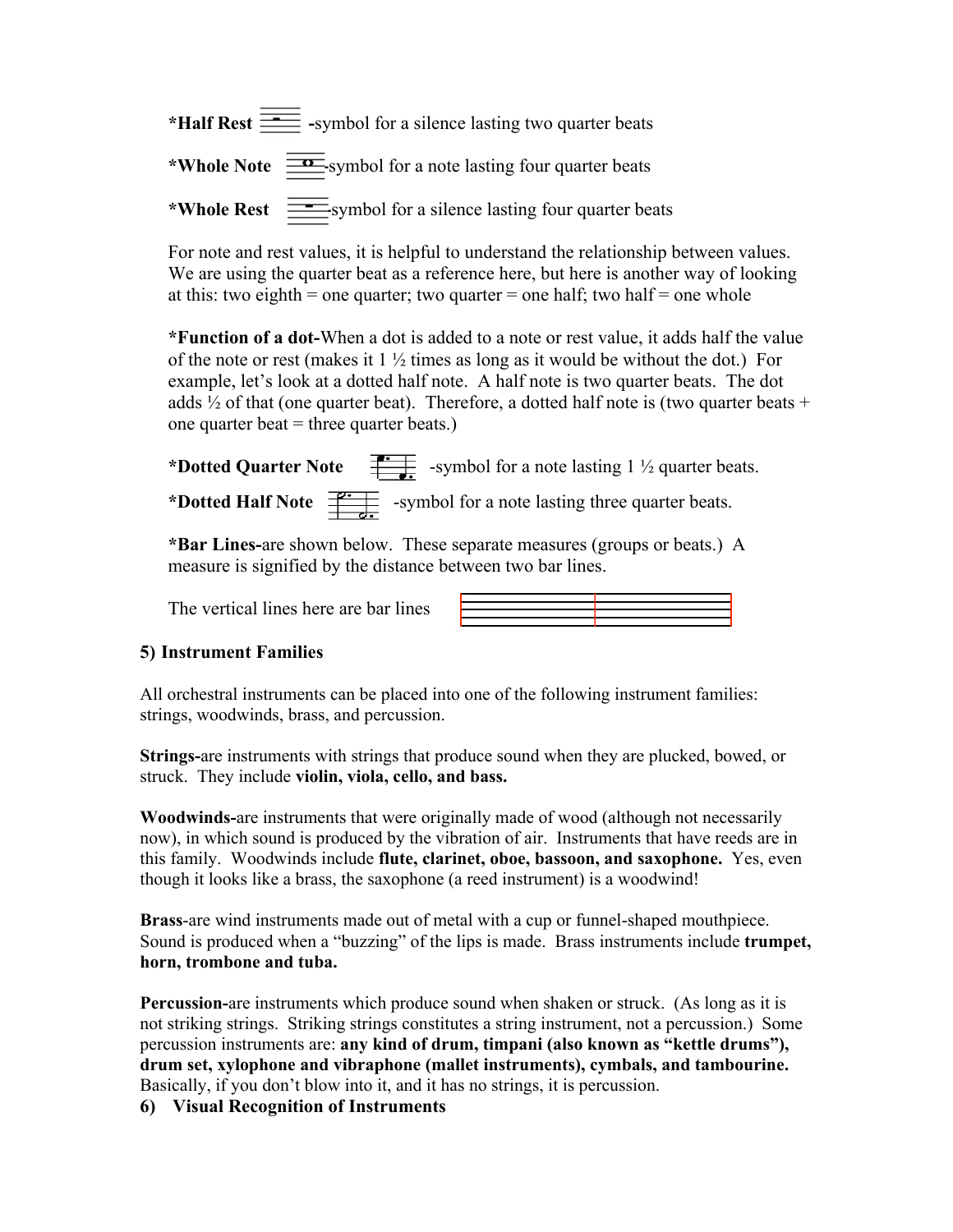

Students should be able to recognize the instruments in the following pictures: